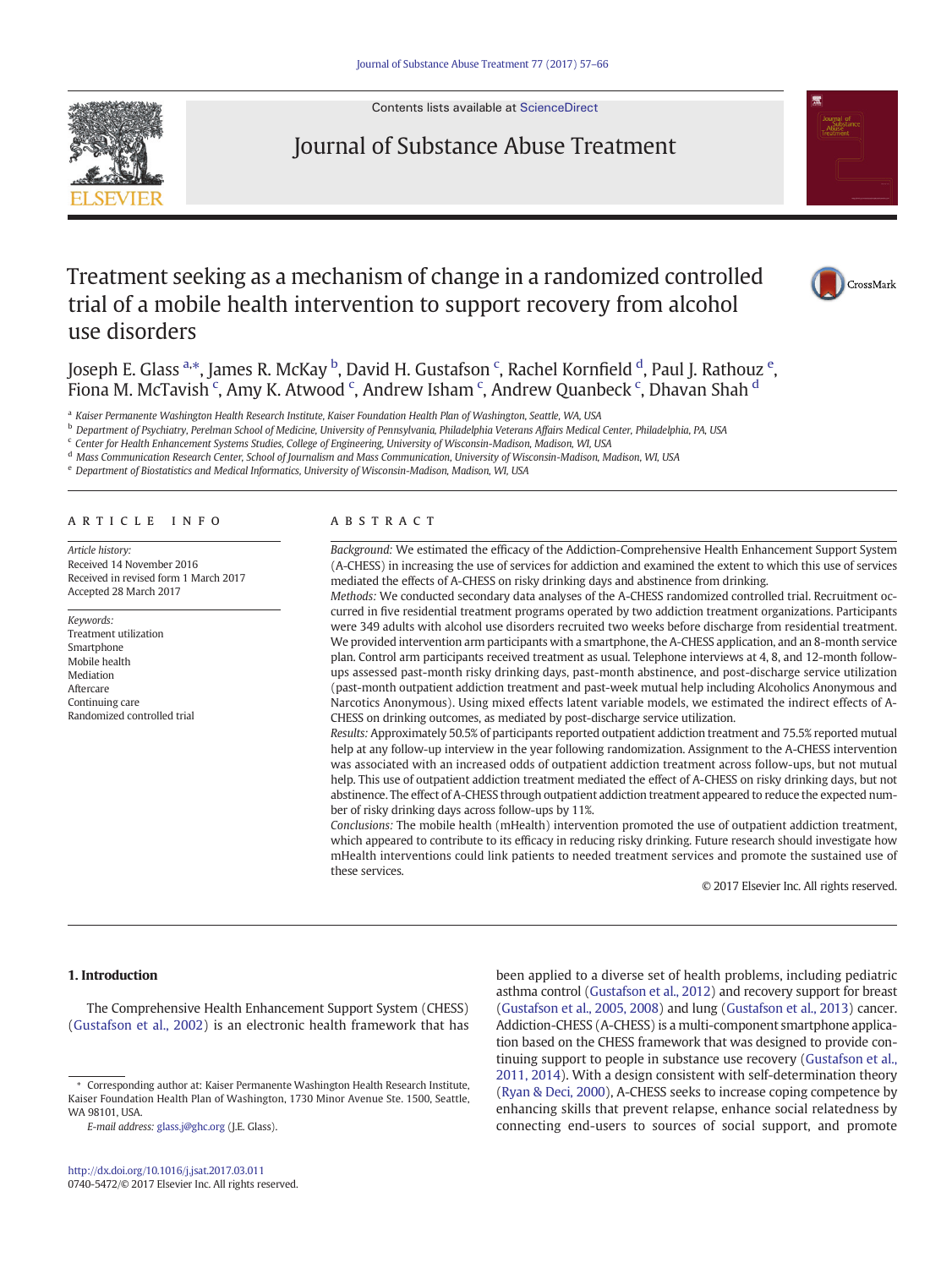autonomy in managing one's recovery from their addiction. Accordingly, this mobile health (mHealth) system allows individuals to gain knowledge and skills, to connect with others who share their struggles, and to set their own goals and to choose to use some or all of its components (see [Appendix A](#page-6-0) for a list and description of A-CHESS components) [\(McTavish, Chih, Shah, & Gustafson, 2012\)](#page-9-0).

In the A-CHESS randomized controlled trial ( $n = 349$ ; the study that produced the secondary data analyzed in the current report), persons with alcohol use disorders discharged from residential treatment from one of two nonprofit organizations were assigned to A-CHESS for 8 months or a control condition that only received assessments [\(Gustafson et al., 2014](#page-9-0)). Individuals assigned to receive A-CHESS had significantly fewer risky drinking days and increased abstinence over twelve months than those in the control condition. These findings raise questions about mechanisms that may have helped produced treatment efficacy. The identification of effective mechanisms is particularly important in the field of mHealth research, where clinical trials have generated mixed findings regarding the efficacy of interventions [\(Dedert et al., 2015](#page-9-0)).

Prior analyses of mHealth interventions for addiction and other health conditions have largely focused on identifying psychological mechanisms of behavior change that are common in face-to-face interventions [\(Dallery, Jarvis, Marsch, & Xie, 2015\)](#page-9-0). For instance, self-efficacy was found to be a mechanism of change in the A-CHESS trial ([Gustafson](#page-9-0) [et al., 2014](#page-9-0)). However, mHealth interventions may have other possible mechanisms of behavior change beyond traditional psychological mechanisms. Some have proposed that mHealth interventions may be best used to strengthen connections between patients and existing healthcare delivery systems, rather than solely relying on mHealth solutions to produce change on their own [\(Labrique, Vasudevan, Kochi,](#page-9-0) [Fabricant, & Mehl, 2013; Mohr, Burns, Schueller, Clarke, & Klinkman,](#page-9-0) [2013\)](#page-9-0). Thus, one candidate mechanism of change is that technologybased recovery support interventions such as A-CHESS may encourage people to seek additional in-person treatment. For instance, in the case of the A-CHESS trial among individuals discharging from residential addiction treatment, recovery support features in A-CHESS may have influenced individuals to seek aftercare in the form of outpatient treatment or mutual help (e.g., Alcoholics Anonymous or Narcotics Anonymous).

Aftercare, also known as "step-down" care or continuing care, refers to addiction treatment received after an initial intensive treatment phase, such as outpatient care following residential care, and may involve additional support including mutual help programs ([McKay,](#page-9-0) [2005, 2009\)](#page-9-0). Aftercare is a new phase of treatment that may be initiated to reduce risk of relapse and/or to maintain progress after a relapse occurs. Given that substance use disorders can manifest as chronic conditions, keeping patients engaged in treatment systems is often a desirable goal [\(McKay, 2005; McLellan, Lewis, O'Brien, & Kleber,](#page-9-0) [2000\)](#page-9-0), and systematic reviews suggest that aftercare can improve addiction-related outcomes. The majority of trials investigate aftercare in outpatient settings, but some have investigated mutual help as a form of aftercare ([Blodgett, Maisel, Fuh, Wilbourne, & Finney, 2014; McKay,](#page-9-0) [2009](#page-9-0)). Thus, if mHealth recovery support interventions such as A-CHESS could facilitate the use of outpatient addiction treatment or mutual help following residential care, this could be a potentially effective approach to improving patient outcomes. To our knowledge, no studies have examined whether mHealth interventions could potentially increase the use of services for addiction following residential care, and additionally, whether this use of additional services would in turn have an impact on substance use outcomes, helping to explain the mechanisms of behavior change in terms of reduced risky drinking and increased abstinence.

The study reported here was a secondary data analysis of the A-CHESS randomized controlled trial. We estimated the efficacy of A-CHESS in increasing the utilization of post-discharge addiction services including outpatient addiction treatment and (separately) mutual help, and examined the extent to which this use of services mediated the effect of A-CHESS on the primary study outcome, risky drinking days, as well as a secondary study outcome, abstinence. We hypothesized that 1) participants assigned to the A-CHESS study arm made more use of post-discharge addiction services in the year following discharge when compared to controls, 2) the use of post-discharge addiction services was associated with reduced drinking days and increased abstinence, and 3) the use of post-discharge addiction services mediated the association of study arm with risky drinking days and abstinence.

#### 2. Method

# 2.1. Participants and procedures

The A-CHESS randomized controlled trial recruited participants from five residential addiction treatment programs in two addiction treatment organizations two weeks before their anticipated date of discharge. Inclusion criteria were: DSM-IV alcohol dependence upon entering residential treatment, age 18 or older, willing to be randomized, and able to identify two contacts to help reach the participant. Participants were excluded if information in the medical chart indicated that they had a significant developmental impairment, cognitive impairment, or vision problems that would limit the ability to use the smartphone application. A total of 349 adults with alcohol use disorders were enrolled (91.8% of those approached). A more detailed description of the participants and procedures can be found in a prior publication [\(Gustafson et al., 2014](#page-9-0)).

# 2.2. Intervention

Participants were randomized to receive the intervention (A-CHESS) for eight months or to receive treatment as usual. Intervention group participants were provided with a smartphone and eight-month service plan. The smartphone was loaded with the A-CHESS application and participants were taught how to use it before discharge under counselor guidance. After this brief training, intervention arm participants were required to demonstrate a minimal understanding of smartphone use, text messaging, and basic A-CHESS use; set up an anonymous profile; and load contact information for two persons who would receive text messages if the patient pressed the panic button. A research team member served as an "A-CHESS coach", providing intervention group participants with regular, empathic outreach, primarily through electronic discussion board posts. Participants were followed for one year after randomization and surveys were administered by the research team in person at baseline and by telephone at four, eight, and 12 months. Intervention arm participants kept the smartphone at the end of the eight-month intervention period and could continue using the A-CHESS system if they desired, though they had to pay for their own service plan or use wireless internet. Prior reports showed that approximately 80% of participants assigned to the A-CHESS arm continued to access the system four months after randomization [\(McTavish et al.,](#page-9-0) [2012\)](#page-9-0), and 57.6% of participants used A-CHESS at least once in the last week of the 8-month intervention ([Gustafson et al., 2014\)](#page-9-0). Intervention design, recruitment, and follow-up procedures have been described in prior publications [\(Gustafson et al., 2011, 2014; McTavish et al., 2012\)](#page-9-0). [Appendix A](#page-6-0) contains descriptions of A-CHESS components.

#### 2.3. Outcome measures

#### 2.3.1. Primary and secondary outcomes

The primary outcome of the A-CHESS trial was risky drinking days, using the National Institute on Alcohol Abuse and Alcoholism definition of a standard drink. One item asked patients to report the number of risky drinking days in the previous 30 days, which were defined as exceeding 4 standard drinks in a 2-hour period for men or 3 standard drinks in a 2-hour period for women. Abstinence was a secondary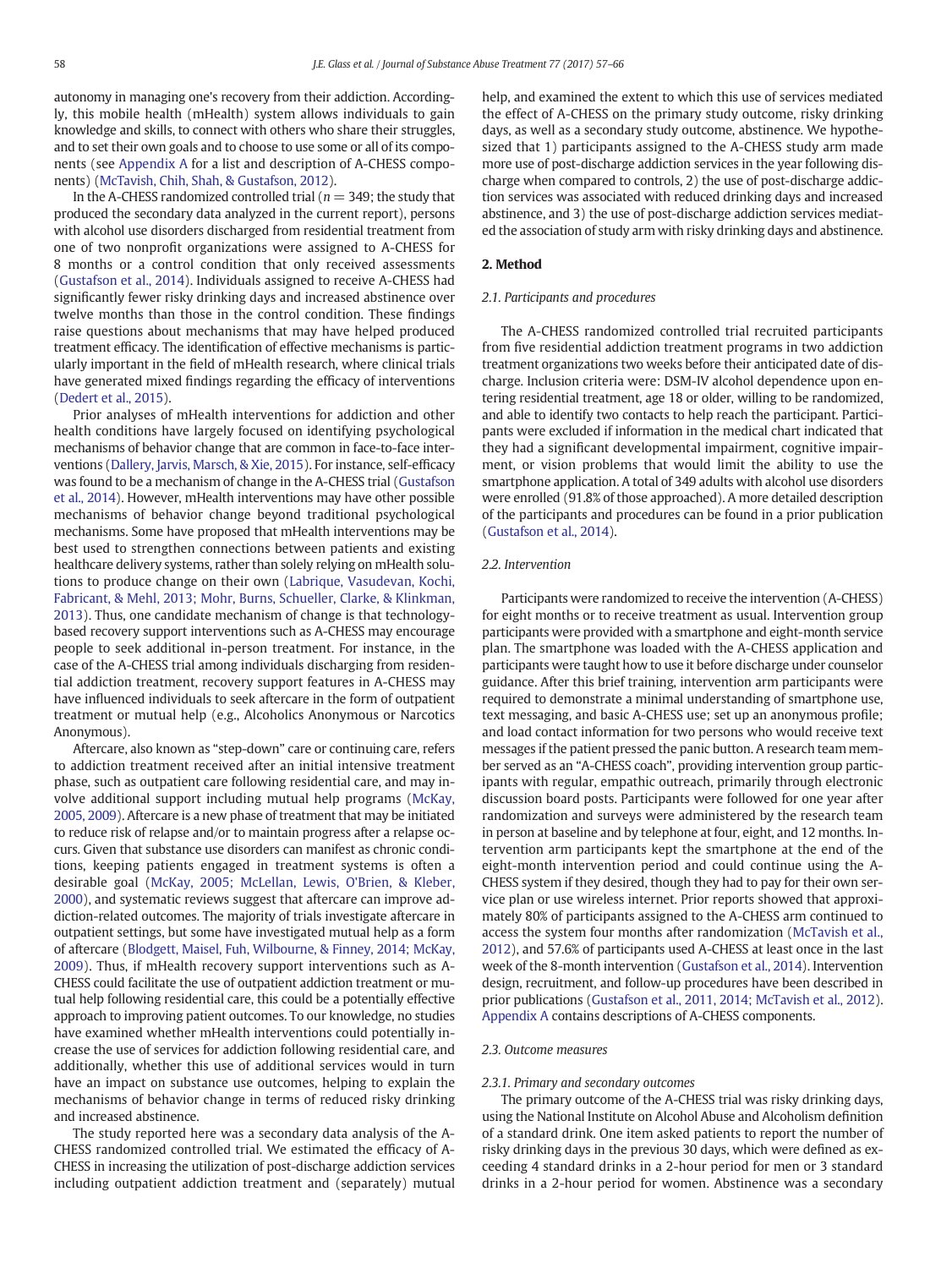outcome, assessed with one item, which we coded as positive for those who reported consuming 0 drinks in the previous 30 days.

# 2.3.2. Post-discharge outpatient addiction treatment and mutual help attendance

We assessed post-discharge outpatient addiction treatment services by querying the presence of any past-month outpatient addiction treatment versus none at each follow-up (months 4, 8, and 12). The followup survey included a study-specific measure of addiction treatment utilization asking participants, "Have you been back to treatment in the past month?" followed by the question, "are you going to outpatient treatment?" To assess mutual help attendance, we relied upon an item from the Brief Addiction Monitor ([Cacciola et al., 2013; Nelson, Young,](#page-9-0) [& Chapman, 2014\)](#page-9-0) that assessed past-week Alcoholics Anonymous or Narcotics Anonymous group attendance at each follow-up interview. The item was phrased, "how many days did you attend self-help meetings like Alcoholics Anonymous or Narcotics Anonymous to support your recovery?" We coded mutual help attendance as any versus none in the past week at each interval, dichotomizing this item so the measurement scales of these two service utilization variables would be consistent for the mediation analysis.

# 2.4. Covariates

Baseline covariates assessed in patient interviews included sociodemographic characteristics (age, gender, race), any mental health problems beyond substance use disorders (yes/no), and lifetime use of addiction treatment prior to entering residential care (yes/no), given that these variables may influence both treatment utilization and study outcomes ([Booth, Curran, Han, & Edlund, 2013; Glass, Grant,](#page-9-0) [Yoon, & Bucholz, 2015; Glass et al., 2010; Ilgen et al., 2011\)](#page-9-0). As a measure of motivation for treatment, we assessed reasons for entering residential care (treatment sought per own initiative, family/friend pressures, employer pressures, court referral, family services referral; each reason was coded as yes/no).

# 2.5. Statistical analysis

# 2.5.1. Descriptive statistics

We described the sample by calculating means and standard deviations for continuous variables and totals and proportions for categorical variables, using Stata 14.0 ([StataCorp, 2015\)](#page-9-0).

# 2.5.2. Main effects analysis

To estimate the association of study arm with risky drinking days, we used a log-linear mixed effects Poisson model for count data with time nested within persons, and we used a logistic model when estimating the dichotomous outcomes of post-discharge outpatient addiction treatment, mutual help, and abstinence. Study arm, time (with values corresponding to interview month), recruitment site, and all covariates were modeled as fixed effects, with a random intercept for subjects.

#### 2.5.3. Mediation analysis

Conceptually, mediation models seek to explain the extent to which causal relationships between independent variables and their outcomes occur through intervening variables [\(MacKinnon, 2008](#page-9-0)). Modern statistical methods for mediation analysis include the ability to estimate an "indirect effect" that quantifies the extent to which a change in an independent variable affects a change in the dependent variable specifically through its influence on a mediating variable ([MacKinnon, 2008](#page-9-0)).

We sought to identify whether and how much post-discharge services for addiction, including outpatient addiction treatment and mutual help, were each responsible for the effects of the A-CHESS intervention on two study outcomes, risky drinking days and abstinence. We used Mplus 7.4 for the mediation analyses ([Muthén &](#page-9-0) [Muthén, 1998](#page-9-0)) which used a log-linear model for risky drinking days, and a logistic model for abstinence. With the maximum likelihood robust estimator, we modeled these outcomes as a function of post-discharge service utilization (outpatient addiction treatment and mutual help) and study arm. We used mixed effects models with time nested within persons to accommodate the longitudinal design and adjusted for all covariates in the analyses.

To calculate the indirect effect, we used the product of coefficients approach, which multiplies coefficients "a" (the effect of study arm on each subject's mean service utilization across study periods) and "b" (the between-person association of each subject's mean service utilization with drinking days or abstinence) ([MacKinnon, 2008](#page-9-0)). [Preacher,](#page-9-0) [Zyphur, and Zhang \(2010\)](#page-9-0) demonstrate that between-person differences (e.g., differences in mean service utilization), rather than within-person differences (e.g., deviations from the mean), must be modeled in mediation analyses of randomized controlled trials; the independent variable (study arm) varies at the participant-level but stays constant over time, thus assignment to study arm must have an effect at the participant-level. Therefore, we estimated separate betweenand within-person coefficients by modeling both the participant-level mean of service utilization and time-specific deviations from the participant-level mean [\(Begg & Parides, 2003](#page-9-0)). This approach in testing mediation has been deemed the "unconflated multilevel model" [\(Preacher et](#page-9-0) [al., 2010\)](#page-9-0). We estimated separate models for each outcome, because abstinence from alcohol would preclude risky drinking. [Fig. 1](#page-3-0) contains a path diagram and [Appendix B](#page-7-0) contains the system of equations for the mediation model ([MacKinnon, 2008](#page-9-0)).

We compared the results of two approaches, the first using concurrent measurements of service utilization and the outcome variable (both service utilization and outcome measurements at 4, 8, and 12 months), and the second using lagged measurements (service utilization at 4 and 8 months and outcome measurements at 8 and 12 months). For a measure of effect size, we transformed the indirect effect to estimate the percent change in the expected number of risky drinking days or the percent change in the probability of abstinence, attributed to the effect of A-CHESS operating through post-discharge service utilization ([Long, 1997\)](#page-9-0). We also used these calculations to estimate the ratio of the mediated effect of A-CHESS (through post-discharge addiction services) to the total effect of A-CHESS (the mediated effect plus the direct effect) ([Preacher & Kelley, 2011\)](#page-9-0).

# 3. Results

### 3.1. Sample characteristics

[Table 1](#page-3-0) contains descriptive statistics for the analytic sample. Participants were 80.2% White, 39.3% female, and had a mean age of 38.3 years. About 50.5% of participants reported past-month outpatient addiction treatment at any follow-up (36.0% at month 4, 23.9% at month 8, and 19.9% at month 12) and 75.5% reported past-week mutual help attendance at any follow-up (60.1% at month 4, 60.1% at month 8, and 57.7% at month 12) (see [Table 2\)](#page-4-0). Participants who reported pastmonth outpatient addiction treatment at any follow-up were more likely than those who did not to be male or to enter residential care because of a court referral (not shown). Those who reported past-week mutual help at any follow-up period were more likely than those who did not to have a history of attending addiction treatment prior to entering residential care (not shown).

# 3.2. Main effects analysis

[Table 3](#page-4-0) contains results of mixed effects models estimating the association of study arm with post-discharge service utilization, risky drinking days, and abstinence. Participants in the A-CHESS arm had increased odds of obtaining outpatient addiction treatment ( $OR = 2.14$ ,  $95\%$  CI = 1.27–3.61), but not mutual help, compared to those in the control arm when examining the intervention effect over all follow-up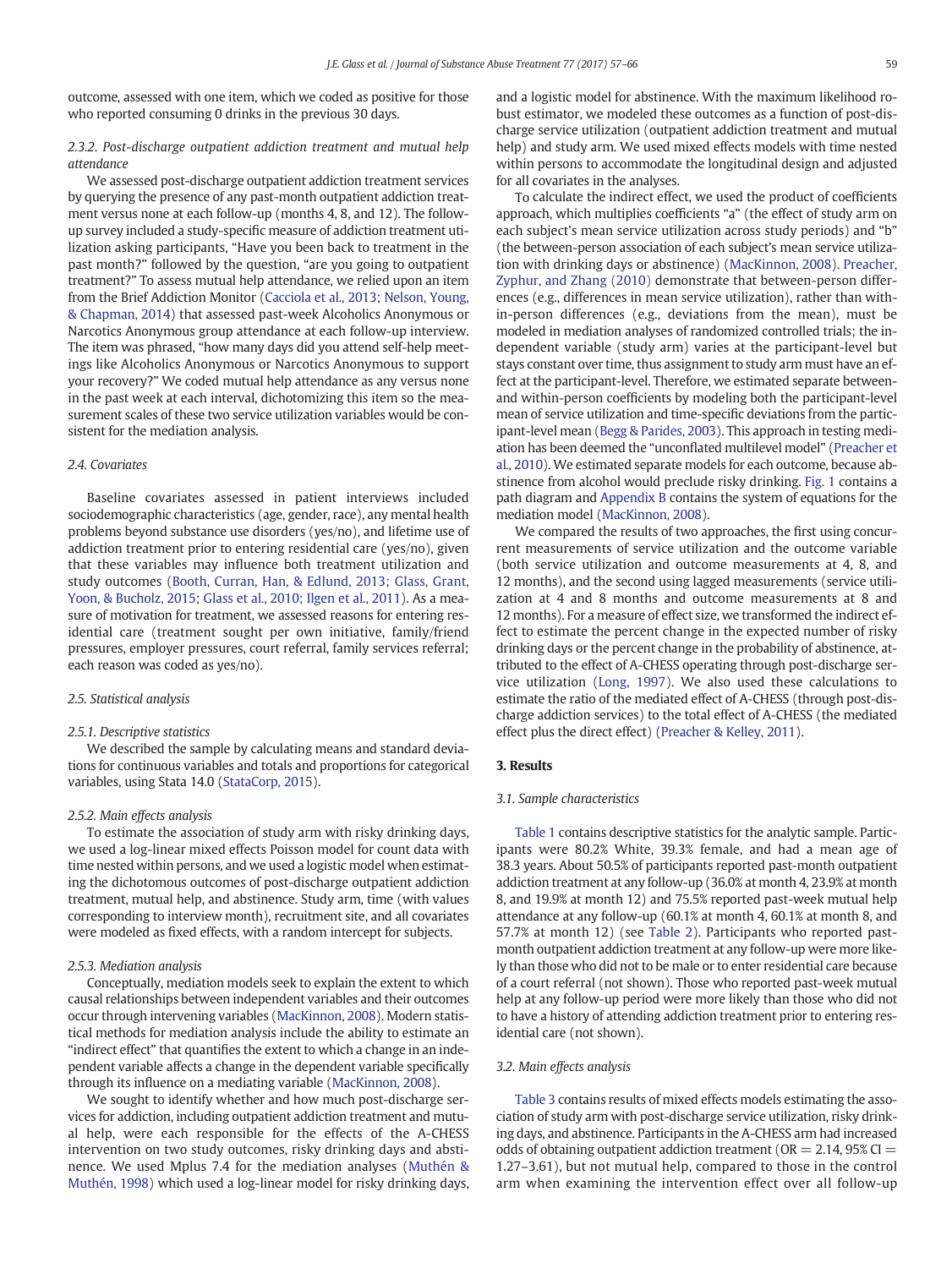<span id="page-3-0"></span>

Fig. 1. Path diagram for the analyses examining the mediation of the intervention effect on alcohol outcomes through post-discharge outpatient addiction treatment and mutual help. Mediation was examined with the product of coefficients approach (e.g., a<sub>1</sub>,b<sub>1</sub>). [Tables 4 and 5](#page-5-0) contain corresponding estimates from this figure computed with Mplus. [Appendix B](#page-7-0) contains the system of equations underlying this path diagram.

periods combined. Assignment to the A-CHESS intervention was associated with reduced risking drinking days and increased abstinence over time, which has been reported previously ([Gustafson](#page-9-0) [et al., 2014](#page-9-0)).

Looking within follow-up periods, the odds of outpatient addiction treatment utilization were significantly higher among A-CHESS participants than controls at months eight ( $OR = 1.96$ ,  $95\% CI = 1.09 - 3.52$ ) and 12 (OR = 2.16, 95% CI = 1.13–4.12), but not month four (OR = 1.53 95% CI =  $0.93-2.52$ ) ([Table 3](#page-4-0)). The odds of mutual help were significantly higher in the A-CHESS group than in controls at month 12  $(OR = 2.00, 95\% CI = 1.16-3.44)$ , but not at months four  $(OR = 1.39, 1.39)$ 95% CI = 0.81-2.37) or eight (OR = 1.47, 95% CI = 0.85-2.55). Rates of outpatient addiction treatment at each follow-up were approximately 9–11 percentage points higher in the A-CHESS arm than in the control arm (e.g., 40.4% vs. 31.6% at month four; [Table 2](#page-4-0)). Rates of mutual help at month 12 were approximately 13.6 percentage points higher in the A-CHESS arm than in the control arm. [Appendix C](#page-7-0) shows that for both study arms, and in particular, the A-CHESS arm, the majority of

# outpatient addiction treatment and mutual help received at months 8 and 12 was among participants who had received those services at month 4.

# 3.3. Mediation analysis

#### 3.3.1. Risky drinking days

[Table 4](#page-5-0) contains estimates for the mediation analyses examining the outcome of risky drinking days computed in Mplus for both concurrent and lagged (services at four and eight months and risky drinking days at eight and 12 months) associations. There was a statistically significant association of study arm with both post-discharge outpatient addiction treatment and risky drinking days, but not with mutual help, which was consistent with the main effects analysis presented above. Both the lagged and concurrent associations were consistent, supporting the robustness of these results.

Post-discharge outpatient addiction treatment mediated the association of study arm with risky drinking days, as indicated by the

#### Table 1

Characteristics of participants enrolled in the A-CHESS trial ( $n = 349$ ).

|                                                            | Overall     | A-CHESS            | Controls    |                        |
|------------------------------------------------------------|-------------|--------------------|-------------|------------------------|
|                                                            |             | $M(SD)$ or $N(\%)$ |             | $F$ (df), $p$          |
| Age                                                        | 38.3 (10.4) | 38.3(9.5)          | 38.4 (11.2) | $0.0(1)$ , $p = 0.927$ |
| Female                                                     | 137 (39.3%) | 67 (39.4%)         | 70 (39.1%)  | $0.0(1)$ , $p = 0.953$ |
| Race                                                       |             |                    |             | $0.2(2)$ , $p = 0.893$ |
| African American                                           | 45 (12.9%)  | 21 (12.4%)         | 24 (13.4%)  |                        |
| Other                                                      | 11 (3.2%)   | 6(3.5%)            | 5(2.8%)     |                        |
| White                                                      | 293 (84.0%) | 143 (84.1%)        | 150 (83.8%) |                        |
| Prior addiction treatment                                  | 267 (76.5%) | 130 (76.5%)        | 137 (76.5%) | 0.0, (1), $p = 0.988$  |
| Began residential treatment due to:                        |             |                    |             |                        |
| Family pressure                                            | 120 (34.4%) | 56 (33.0%)         | 64 (35.8%)  | $0.3(1)$ , $p = 0.580$ |
| Employer pressure                                          | 28 (8.0%)   | 8(4.7%)            | 20 (11.2%)  | $5(1)$ , $p = 0.026$   |
| Court referral                                             | 72 (20.6%)  | 37 (21.8%)         | 35 (19.6%)  | $0.3(1)$ , $p = 0.610$ |
| Children or family services referral                       | 27 (7.7%)   | 15 (8.8%)          | 12(6.7%)    | $0.5(1)$ , $p = 0.459$ |
| Own initiative                                             | 329 (94.3%) | 161 (94.7%)        | 168 (93.9%) | $0.1(1)$ , $p = 0.732$ |
| Past-month risky drinking days <sup>a</sup>                | 2.0(5.8)    | 1.3(4.5)           | 2.7(6.7)    | $8.7(1)$ , $p = 0.003$ |
| Past-month abstinence <sup>b</sup>                         | 250 (89.6%) | 127 (93.4%)        | 123 (86.0%) | 4.1 (1), $p = 0.044$   |
| Post-discharge outpatient addiction treatment <sup>b</sup> | 141 (50.5%) | 79 (58.1%)         | 62 (43.4%)  | 6.1 (1), $p = 0.014$   |
| Post-discharge mutual help <sup>b</sup>                    | 210 (75.5%) | 108 (79.4%)        | 102 (71.8%) | 2.2 (1), $p = 0.142$   |

F statistics were calculated with a Pearson chi-square test for categorical variables and Wald tests for continuous variables.

a Mean risky drinking days across follow-ups are reported.

**b** The presence of abstinence, outpatient addiction treatment, and mutual help at any follow-up is reported.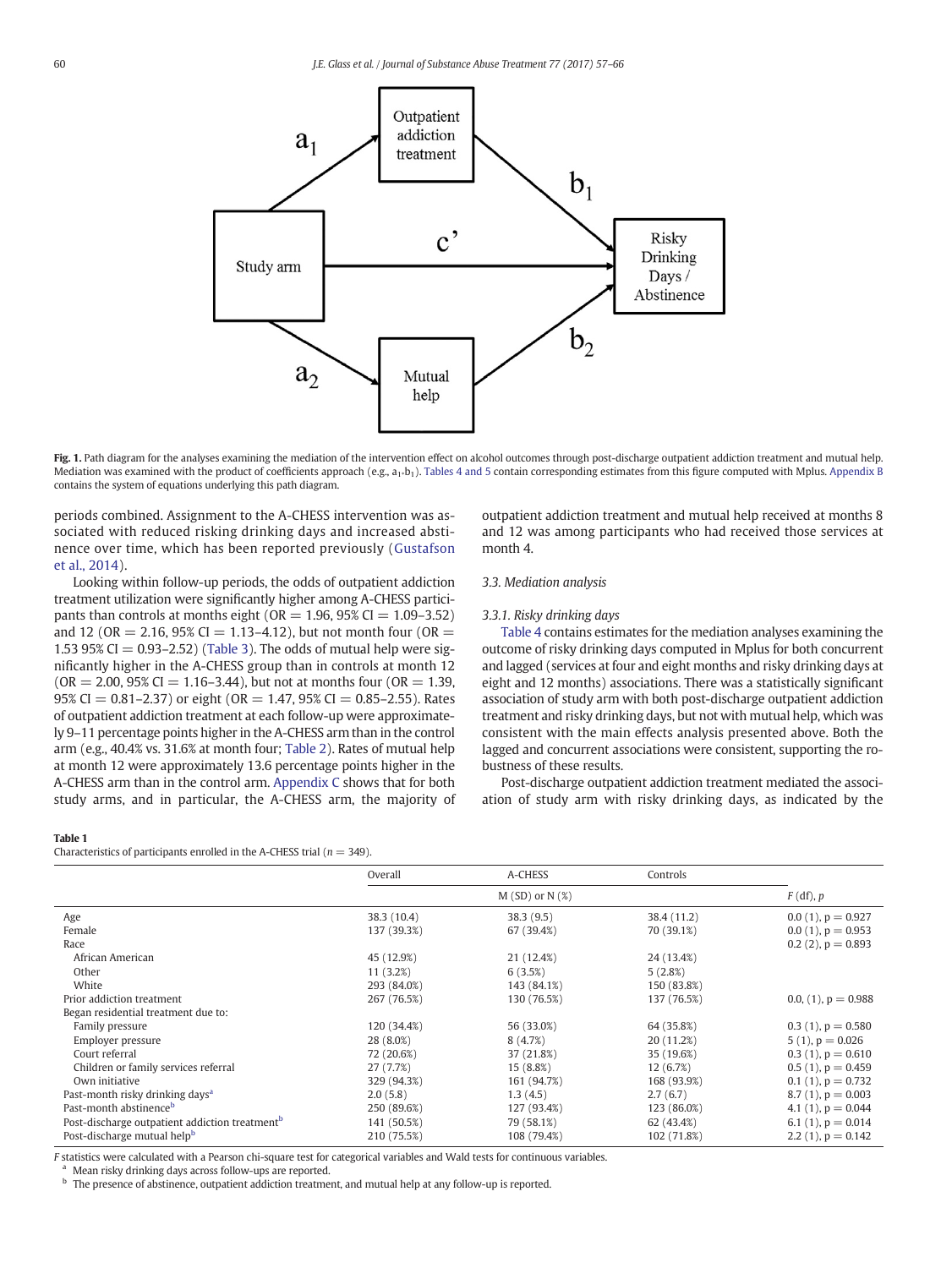<span id="page-4-0"></span>Table 2

Rates of post-discharge outpatient addiction treatment and mutual help at each follow-up overall and within study arms.

|                           | Outpatient addiction treatment |                                                |            | Mutual help |             |               |  |  |
|---------------------------|--------------------------------|------------------------------------------------|------------|-------------|-------------|---------------|--|--|
|                           | Month 4                        | Month 8                                        | Month 12   | Month 4     | Month 8     | Month 12      |  |  |
|                           | $n = 311$                      | $n = 297$                                      | $n = 281$  | $n = 298$   | $n = 288$   | $n = 279$     |  |  |
|                           |                                | $\frac{9}{2}$ ( <i>n</i> ) receiving treatment |            |             |             |               |  |  |
| Overall                   | 36.0% (112)                    | 23.9% (71)                                     | 19.9% (56) | 60.1% (179) | 60.1% (173) | 57.7% (161)   |  |  |
| A-CHESS arm $(n = 156)$   | 40.4% (63)                     | 29.5% (43)                                     | 25.7% (35) | 63.2% (96)  | 63.6% (91)  | 64.7% (88)    |  |  |
| Control arm ( $n = 155$ ) | 31.6% (49)                     | 18.5% (28)                                     | 14.5% (21) | 56.9% (83)  | 56.6% (82)  | $51.1\%$ (73) |  |  |

Proportions were among participants with complete data within each follow-up interview.

statistically significant indirect effect. Mutual help did not mediate an association between study arm and risky drinking days. The magnitude of the mediated effect through outpatient addiction treatment, which was based on a transformation of the indirect effect to the scale of the dependent variable (expected number of risky drinking days), is summarized as follows. A-CHESS, operating through post-discharge outpatient addiction treatment, was associated with an  $11.3\%$  (95% CI = 1.33–21.3) decrease in risky drinking days. To put this value in context, we also transformed the direct effect (the c′ path, which was adjusted for treatment utilization, [Fig. 1\)](#page-3-0). The transformed direct effect indicated that A-CHESS independently decreased the expected number of risky drinking days by 45.2% (95% CI  $= 21.4$ –76.5). These estimates are on the same scale, and thus, the ratio of the mediated effect of A-CHESS through post-discharge outpatient addiction treatment (11%) to the total effect of A-CHESS (56%, including the direct and indirect effect) was approximately 19.6% [\(Preacher & Kelley, 2011\)](#page-9-0). We note that the indirect effect was statistically significant when examining concurrent associations; however, the indirect effect for the lagged associations approached but did not achieve statistical significance ( $p = 0.094$ ).

#### 3.3.2. Abstinence

[Table 5](#page-5-0) contains estimates for the mediation analyses examining the outcome of abstinence computed in Mplus for both concurrent and lagged (services at four and eight months and abstinence at eight and 12 months) associations. There was a statistically significant association of study arm with both post-discharge outpatient addiction treatment and abstinence, but not mutual help, which was consistent with the main effects analysis. The concurrent and lagged associations between mutual help and abstinence were statistically significant. Outpatient addiction treatment was not significantly associated with abstinence. The indirect effects were not statistically significant, indicating that for the outcome of abstinence, mediation did not occur through outpatient addiction treatment or mutual help.

# 4. Discussion

The primary purpose of this study was to investigate the use of postdischarge addiction services as a potential mechanism of behavior change in A-CHESS, an efficacious mHealth intervention for alcohol use disorder for patients leaving residential treatment. A-CHESS increased the odds of outpatient addiction treatment, and the use of these treatment services was associated with reduced risky drinking days. Mediation analyses indicated that the use of post-discharge outpatient addiction treatment mediated some of the effect that A-CHESS had on risky drinking days. A-CHESS's effect on risky drinking specifically through outpatient addiction treatment was equivalent to an 11% decrease in the expected number of risky drinking days across followups. This reduction was approximately one-fifth of the total effect of A-CHESS on risky drinking days. In contrast, mutual help did not mediate the effects of A-CHESS on risky drinking days, and the effect of A-CHESS on mutual help services was present only at month 12. While A-CHESS increased abstinence, neither outpatient treatment nor mutual help mediated the effects of the A-CHESS intervention on abstinence.

Mediation analysis is an important first step in identifying possible mechanisms through which interventions may exert their effects, in order to inform future intervention development ([Kazdin, 2007](#page-9-0)). Per these analyses, A-CHESS was efficacious in reducing risky drinking independent of participants' outpatient treatment utilization, and A-CHESS promoted the use of outpatient treatment following discharge from residential care, which may have further reduced risky drinking. This study is unique in its attempts to quantify the extent to which an mHealth intervention may produce changes in individuals' interactions with the environment—in particular, interactions with treatment systems—which may in turn lead to improved outcomes.

Most of those who received addiction treatment during the latter follow-up periods had already received treatment by month 4, and those who received the A-CHESS intervention were more likely to

#### Table 3

The association of study arm in the A-CHESS trial with outcomes over 12 months ( $n = 349$ ).

|                                                                                            | Dependent variable                               |                |                                          |                  |                                            |                      |                                        |                |  |
|--------------------------------------------------------------------------------------------|--------------------------------------------------|----------------|------------------------------------------|------------------|--------------------------------------------|----------------------|----------------------------------------|----------------|--|
|                                                                                            | Post-discharge outpatient<br>addiction treatment |                | Post-discharge mutual<br>help            |                  | Risky drinking days                        |                      | Abstinence                             |                |  |
| Effect                                                                                     | Odds ratio (95%<br>CI                            | p              | Odds ratio (95%<br>CI)                   | $\boldsymbol{p}$ | Incidence rate ratio (95%<br>CI)           | p                    | Odds ratio (95%<br>CI                  | p              |  |
| Overall intervention effect (all follow-up<br>$periods)^a$                                 | $2.14(1.27-3.61)$                                | 0.004          | $2.06(0.96 - 4.37)$                      | 0.061            | $0.47(0.25 - 0.90)$                        | 0.023                | $1.99(1.08 - 3.65)$                    | 0.025          |  |
| Time effect (interview month)<br>Intervention effect at each follow-up period <sup>b</sup> | $0.86(0.81 - 0.91)$                              | $<$ 0.001      | $0.96(0.90 - 1.02)$                      | 0.271            | $0.98(0.96 - 0.99)$                        | 0.006                | $1.01(0.95 - 1.07)$                    | 0.083          |  |
| Month 4                                                                                    | $1.53(0.93 - 2.52)$                              | 0.091          | $1.39(0.81 - 2.37)$                      | 0.231            | $0.55(0.47-0.65)$                          | $<$ 0.001            | $1.45(0.86 - 2.45)$                    | 0.161          |  |
| Month 8<br>Month 12                                                                        | 1.96 (1.09–3.52)<br>$2.16(1.13 - 4.12)$          | 0.024<br>0.019 | $1.47(0.85 - 2.55)$<br>$2.00(1.16-3.44)$ | 0.165<br>0.013   | $0.55(0.46 - 0.65)$<br>$0.42(0.34 - 0.51)$ | < 0.001<br>$<$ 0.001 | $1.76(1.01-2.95)$<br>$1.87(1.07-3.29)$ | 0.046<br>0.028 |  |

Bolded values are statistically significant (p < 0.05). Models controlled for treatment site, interview month, sociodemographic characteristics, any mental health problems, lifetime addiction treatment prior to entering residential care, and reasons for entering treatment.

All available data were analyzed with mixed effects regression.

 $^{\text{b}}$  Analyses within follow-up periods included participants with complete data at the time point of interest (for post-discharge outpatient addiction treatment,  $n = 311$  at month 4,  $n = 297$ at month 8, and  $n = 281$  at month 12; for mutual help,  $n = 298$  at month 4,  $n = 288$  at month 8, and  $n = 279$  at month 12; for risky drinking days,  $n = 314$  at month 4,  $n = 297$  at month 8, and  $n = 281$  at month 12; for abstinence,  $n = 311$  at month 4,  $n = 297$  at month 8, and  $n = 281$  at month 12).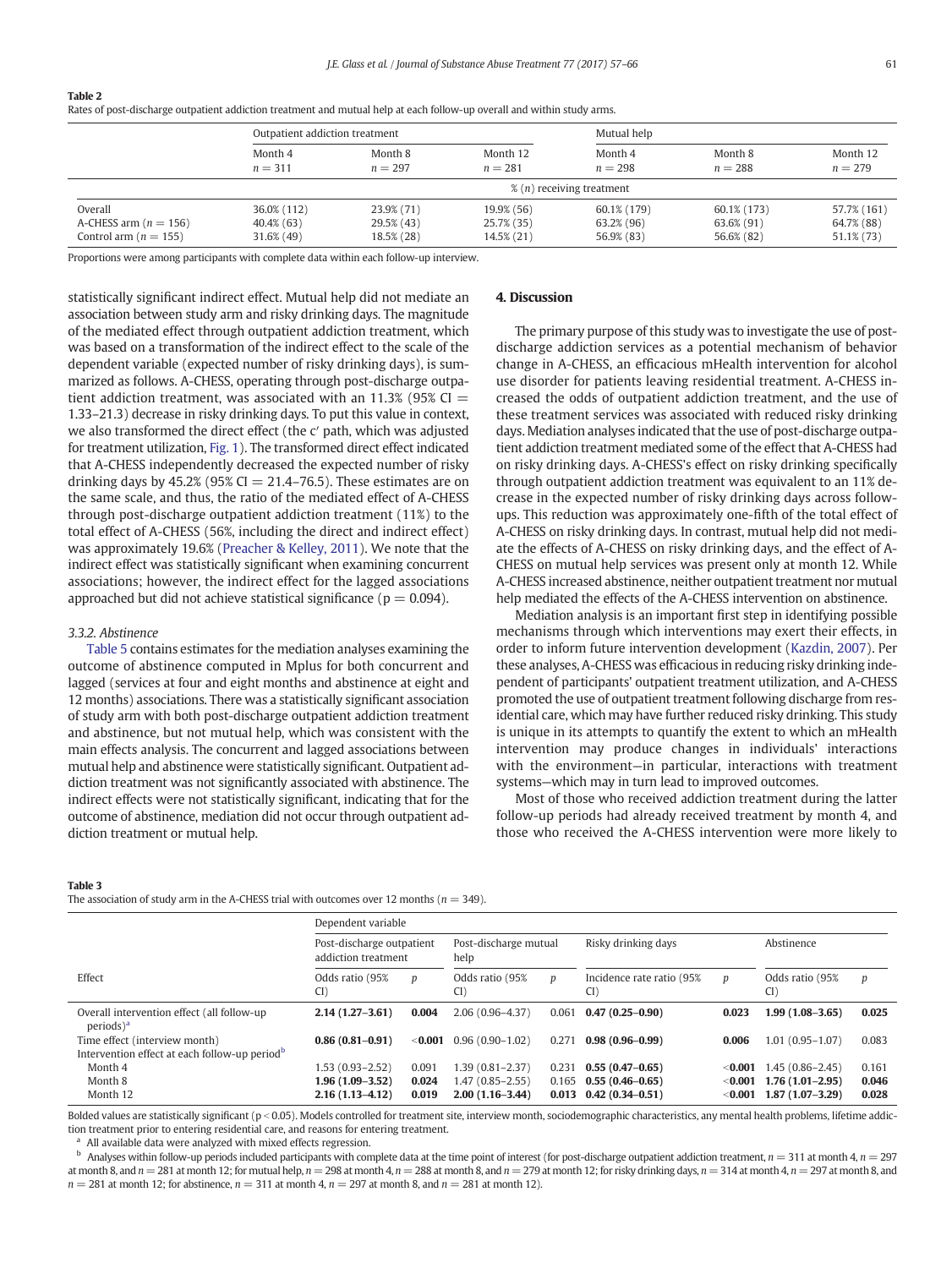# <span id="page-5-0"></span>Table 4

Post-discharge outpatient addiction treatment and mutual help as mediators of the association between study arm and risky drinking days in the A-CHESS trial ( $n = 349$ ).

|                                                                                                    |                                                                | Dependent variable |                         |                                        |                                                                                 |                             |                                                                                         |                |
|----------------------------------------------------------------------------------------------------|----------------------------------------------------------------|--------------------|-------------------------|----------------------------------------|---------------------------------------------------------------------------------|-----------------------------|-----------------------------------------------------------------------------------------|----------------|
|                                                                                                    | Post-discharge<br>outpatient addiction<br>treatment (mediator) |                    | Mutual help (mediator)  |                                        | Risky drinking days (outcome)                                                   |                             | Indirect effect                                                                         |                |
|                                                                                                    | $b(95\% \text{ CI})$                                           | p                  | $b(95\% \, \text{Cl})$  | р                                      | $b(95\% \text{ CI})$                                                            | p                           | $b(95\% \, \text{CI})$                                                                  | р              |
| Independent variable                                                                               | Concurrent associations - b (95% CI)                           |                    |                         |                                        |                                                                                 |                             |                                                                                         |                |
| A-CHESS (study arm)<br>Post-discharge outpatient addiction treatment<br>Post-discharge mutual help | $0.11(0.04 - 0.17)$                                            | 0.002              | $0.07 (-0.01 - 0.15)$   | 0.101<br>-<br>$\overline{\phantom{0}}$ | $-0.60$ ( $-1.04 - 0.17$ )<br>$-1.16(-1.85 - -0.41)$<br>$-1.43(-2.03 - 0.83)$   | 0.007<br>0.002<br>$<$ 0.001 | $\overline{\phantom{0}}$<br>$-0.12$ ( $-0.24 - 0.01$ )<br>$-0.01$ ( $-0.22$ - $-0.03$ ) | 0.035<br>0.119 |
|                                                                                                    | Lagged associations - $b$ (95% CI)                             |                    |                         |                                        |                                                                                 |                             |                                                                                         |                |
| A-CHESS (study arm)<br>Post-discharge outpatient addiction treatment<br>Post-discharge mutual help | $0.10(0.02 - 0.18)$<br>$\overline{\phantom{0}}$                | 0.018              | $0.08$ ( $-0.05-0.17$ ) | 0.064<br>-                             | $-0.63$ ( $-1.17$ - $-0.09$ )<br>$-1.34(-2.22 - 0.45)$<br>$-1.49(-2.19 - 0.79)$ | 0.021<br>0.003<br>$<$ 0.001 | $-0.13(-0.27-0.01)$<br>$-0.12$ ( $-0.27-0.02$ )                                         | 0.071<br>0.094 |

Coefficients are displayed from Mplus models computed with the maximum likelihood robust estimator. Linear regression coefficients are shown for post-discharge outpatient addiction treatment and mutual help (the dependent variable was the person-level mean of service use across follow-up periods) and Poisson regression coefficients are displayed for risky drinking days. Bolded values are statistically significant ( $p < 0.05$ ). Models controlled for treatment site, interview month, age, gender, race, presence of mental health problems, prior addiction treatment, reasons for entering treatment, and within-person changes in service utilization. Race was dichotomized to White vs. Other (collapsing African American and other categories) due to empty bivariate cells. Within-person estimates for the associations between service use and risky drinking days are provided in [Appendix D.](#page-8-0)

receive treatment in the latter follow-up periods. This could indicate that A-CHESS facilitates sustained engagement in aftercare. The A-CHESS trial had a relatively lengthy intervention period (8 months), which could have helped sustain participants' use of additional treatment. Aftercare is an important part of the addiction treatment continuum that may lead to improved addiction-related outcomes ([Blodgett](#page-9-0) [et al., 2014; McKay, 2005, 2009\)](#page-9-0). We note that although approximately 20% of the total effect of A-CHESS on risky drinking days appeared to be through outpatient treatment, A-CHESS was not specifically designed to facilitate the use of outpatient treatment. Thus, mHealth intervention researchers may wish to evaluate ways to facilitate ongoing care intentionally, perhaps by helping patients navigate treatment choices and overcome barriers to treatment.

There are a number of explanations for how an mHealth recovery support intervention like A-CHESS could increase the use of outpatient treatment when provided to individuals leaving residential treatment. A-CHESS components were designed to be available anytime and anywhere, increasing the chance that participants could obtain encouragement and support to enter treatment during critical moments in which they desire this type of assistance. For instance, the Discussions component allows users to post and respond to electronic messages as a way to provide and obtain social support, which could increase recovery-promoting behaviors, including participation in aftercare or entrance into a new episode of care. Pressing a Panic Button can connect users to friends, family, or other sources of support, who may advocate for more treatment, and the A-CHESS coach encouraged participants to reach out to others when in need of support. Several other components (e.g., Recovery Info, Our Stories) provide information resources related to the benefits of treatment, which could also promote interest in aftercare. In addition, the general focus on enhancing recovery in all functions of A-CHESS may motivate individuals to seek out additional support via treatment services. It is unknown whether the effect of mHealth on treatment utilization will generalize across studies of mHealth interventions or this effect is specific to some aspect of the A-CHESS design.

While it is useful to theorize about which specific aspects of A-CHESS may have led to increased use of post-discharge outpatient addiction treatment, this topic needs rigorous study in several areas before testing this association empirically. First, approaches to measuring mHealth use need further conceptualization and validation. Researchers can analyze mHealth log files to measure how much participants used specific components, but the optimal approach to operationalizing these data for regression analyses remain unknown. What constitutes meaningful use of a component? Do you measure all "hits" or uses of a component, or is there specific content within each component that matters the most?

### Table 5

Post-discharge outpatient addiction treatment and mutual help as mediators of the association between study arm and past-month abstinence in the A-CHESS trial ( $n = 349$ ).

|                                                                                                    | Dependent variable                                             |       |                        |                                               |                                                                   |                             |                                                                         |                |
|----------------------------------------------------------------------------------------------------|----------------------------------------------------------------|-------|------------------------|-----------------------------------------------|-------------------------------------------------------------------|-----------------------------|-------------------------------------------------------------------------|----------------|
|                                                                                                    | Post-discharge outpatient<br>addiction treatment<br>(mediator) |       | Mutual help (mediator) |                                               | Abstinence (outcome)                                              |                             | Indirect effect                                                         |                |
|                                                                                                    | $b(95\% \text{ CI})$                                           | p     | $b(95\% \text{ CI})$   | p                                             | $b(95\% \text{ CI})$                                              | p                           | $b(95\% \text{ CI})$                                                    | р              |
| Independent variable                                                                               | Concurrent associations - b (95% CI)                           |       |                        |                                               |                                                                   |                             |                                                                         |                |
| A-CHESS (study arm)<br>Post-discharge outpatient addiction treatment<br>Post-discharge mutual help | $0.11(0.04 - 0.20)$                                            | 0.002 | $0.07 (-0.01 - 0.15)$  | 0.101<br>$-$                                  | $0.64(0.20-1.26)$<br>$0.81 (-0.18 - 1.80)$<br>$1.93(1.02 - 2.85)$ | 0.043<br>0.108<br>< 0.001   | $\overline{\phantom{0}}$<br>$0.09(-0.04-0.21)$<br>$0.13 (-0.04 - 0.31)$ | 0.168<br>0.135 |
|                                                                                                    | Lagged associations - $b$ (95% CI)                             |       |                        |                                               |                                                                   |                             |                                                                         |                |
| A-CHESS (study arm)<br>Post-discharge outpatient addiction treatment<br>Post-discharge mutual help | $0.10(0.02 - 0.18)$<br>$\overline{\phantom{0}}$                | 0.018 | $0.08 (-0.01 - 1.71)$  | 0.064<br>$\overline{\phantom{0}}$<br>$\equiv$ | $0.85(0.09-1.60)$<br>$0.79(-0.34 - 1.92)$<br>$1.87(0.83 - 2.92)$  | 0.027<br>0.169<br>$<$ 0.001 | $0.06(-0.05-1.69)$<br>$0.16(-0.04-0.35)$                                | 0.287<br>0.120 |

Coefficients are displayed from Mplus models computed with the maximum likelihood robust estimator. Linear regression coefficients are shown for post-discharge outpatient addiction treatment and mutual help (the dependent variable was the person-level mean of service use across follow-up periods) and probit regression coefficients are displayed for abstinence. Bolded values are statistically significant  $(p < 0.05)$ . Models controlled for treatment site, interview month, age, gender, race, presence of mental health problems, prior addiction treatment, reasons for entering treatment, and within-person changes in service utilization. Race was dichotomized to White vs. Other (collapsing African American and other categories) due to empty bivariate cells. Within-person estimates for the associations between service use and abstinence are provided in [Appendix E](#page-8-0).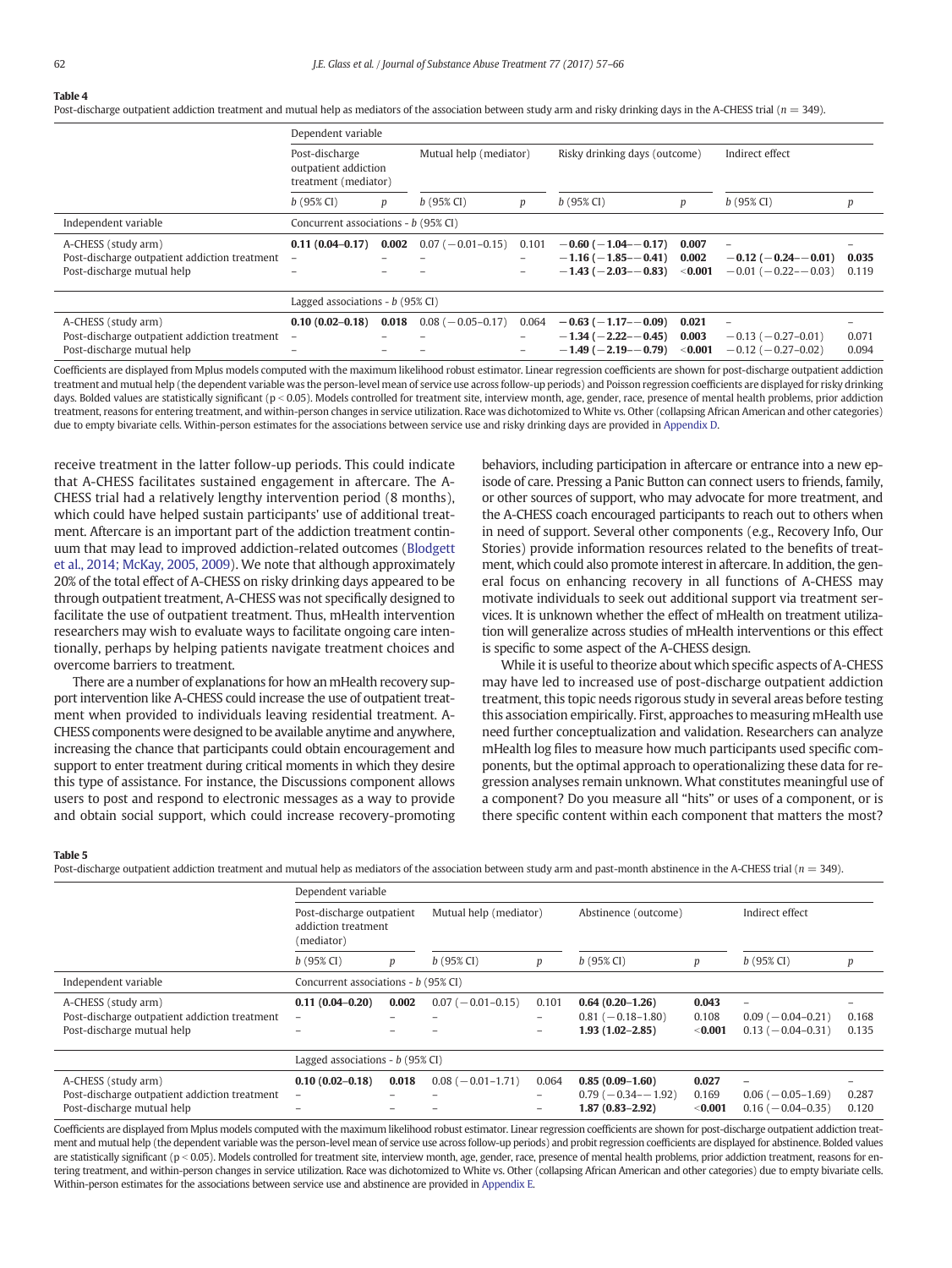<span id="page-6-0"></span>Do you measure the number of days participants used a component, the number of times participants used a component, or the number of minutes spent using a component? We are currently executing a project to explore such questions. Second, what analytic techniques are best suited to establish a causal link between mHealth component use and subsequent outcomes? A-CHESS was developed under the principle of self-determination theory, specifically competence, relatedness, and autonomy, whereby users select what information they consume, interactions they explore, and components they utilize. Thus, associations between component use and outcomes would be highly confounded by self-selection. Factorial experiments that randomize individuals to mHealth components would be better suited to answering questions about what components produce treatment efficacy ([Collins, Dziak,](#page-9-0) [Kugler, & Trail, 2014; McClure et al., 2014\)](#page-9-0).

Several specific findings in the current study warrant further comment. While A-CHESS increased abstinence, it did not have an overall effect on mutual help across all follow-ups (only increasing mutual help at month 12), and thus mutual help attendance did not mediate the effect of A-CHESS. However, most participants used mutual help services (e.g., 60.1% in the past week at month four). Perhaps, the majority of the sample may have already realized improvements owing to mutual help participation, independent of their A-CHESS involvement. This high prevalence of mutual help as compared to outpatient treatment (30.6% used outpatient treatment in the past month at month 4) may suggest that some residential treatment programs may emphasize mutual help attendance for aftercare more than formal treatment. However, in the current study, mutual help program attendance following discharge from residential care was associated with an increased odds of abstinence. This lends additional support to the notion that mutual help attendance should be encouraged among individuals discharging from formal treatment as a means to support abstinence and longterm recovery [\(Kelly & Yeterian, 2011](#page-9-0)), and thus, both mutual help and outpatient treatment attendance should perhaps be encouraged when discharging from higher levels of care.

When examining mediation through outpatient addiction treatment, mediation was present when analyzing concurrent relationships between aftercare utilization and risky drinking days, but not when examining lagged relationships. In the lagged analyses, the mediation effect only approached statistical significance. Perhaps, other mechanisms of behavior change in A-CHESS may better explain the system's sustained outcomes, such as increases in abstinence self-efficacy, which has been identified as a mechanism of change in prior research on A-CHESS [\(Gustafson et al., 2014\)](#page-9-0). However, it is important to consider that the assessment intervals for outpatient treatment were long (4 months in between assessments), and may have been too long to detect a lagged relationship. Moreover, we did not find mediation when examining the outcome of abstinence. Rates of abstinence were high (and conversely, rates of risky drinking were low) across follow-up periods, which could suggest a possible floor effect (e.g., patients underestimating their drinking, or a sample of patients who were largely successful in reducing their drinking), which could have made it more difficult to detect a mediation effect as well as a stronger intervention effect. Finally, although outpatient addiction treatment mediated a notable proportion (20%) of A-CHESS's total effect on risky drinking days, this also suggests that the majority of A-CHESS's effects on risky drinking can be attributed to other factors. It

# remains important for mHealth interventions to continue to target established psychological mechanisms of change in mHealth interventions, such as self-efficacy [\(Dallery et al., 2015](#page-9-0)).

### 4.1. Limitations

We randomly assigned participants to study arms; however, the utilization of post-discharge outpatient addiction treatment and mutual help involved self-selection, which could introduce bias into the mediation analysis. Measures assessing risky drinking days, abstinence, and treatment utilization were not from comprehensive validated instruments, and we did not assess a broad range of services such as inpatient treatment. We opted to use single items to reduce participant burden, but measurement properties are unknown, which makes the findings harder to replicate. We measured the use of services, but not the amount of treatment use (e.g., number of outpatient sessions), which may be important to consider in future studies. While outpatient addiction treatment could have occurred in the past month at each follow-up period, we assessed mutual help attendance in the past-week using an item from a different measure to avoid duplicate questions. All measures relied upon self-report; the trial did not obtain objective measures of the outcomes (e.g., breathalyzers, medical records), though we note that several studies have found self-report to have good concordance with objective measures ([Babor, Brown, & del Boca, 1990; Glass &](#page-9-0) [Bucholz, 2011; Hesselbrock, Babor, Hesselbrock, Meyer, & Workman,](#page-9-0) [1983; Killeen, Brady, Gold, Tyson, & Simpson, 2004](#page-9-0)). While the analyses reduced threats to validity by exploiting the longitudinal design [\(Begg &](#page-9-0) [Parides, 2003](#page-9-0)) and by controlling for reasons for initially entering residential treatment, threats to causal inference remain and interpretations should not be causal in nature. We may have also missed fluctuations in the predictors or outcomes due to the relatively long follow-up intervals, and because some follow-up interviews did not occur strictly at the four-month interview marks. While participants were randomized to study conditions, and while study procedures included asking counselors at the residential treatment agencies to provide care for all participants as they normally would, study arm could not be masked, making it possible that more attention was given to intervention arm participants. Rates of risky drinking were low, which could have resulted in zero-inflated distributions for the count outcome. Violation of assumptions for linear models can introduce bias. The analyses adjusted for differences in participants' use of addiction treatment prior to entering residential treatment, but our surveys did not assess use of mutual help prior to entering residential treatment.

# 4.2. Conclusions

Advancing knowledge about mechanisms of behavior change in mHealth interventions is a critical step towards understanding how to best leverage these new technologies. Recently, there has been an increasing availability of mHealth applications, making it especially important to identify effective principles so that investigators can apply these broadly. Future clinical trials should investigate mHealth intervention components that could facilitate the linkage of participants to needed treatment services and promote the sustained use of these services.

#### Appendix A

#### Table A.1

Brief descriptions of the Addiction-Comprehensive Health Enhancement Support System (A-CHESS) components.

| Component   | Brief description                                                                                                                                     |
|-------------|-------------------------------------------------------------------------------------------------------------------------------------------------------|
| My Profile  | A central location allowing the user to establish a recovery identity. Limited personal information can be displayed, a user can upload photos, and a |
|             | sobriety counter (days of abstinence) is shown.                                                                                                       |
| My Messages | A means to send private messages to other A-CHESS users.                                                                                              |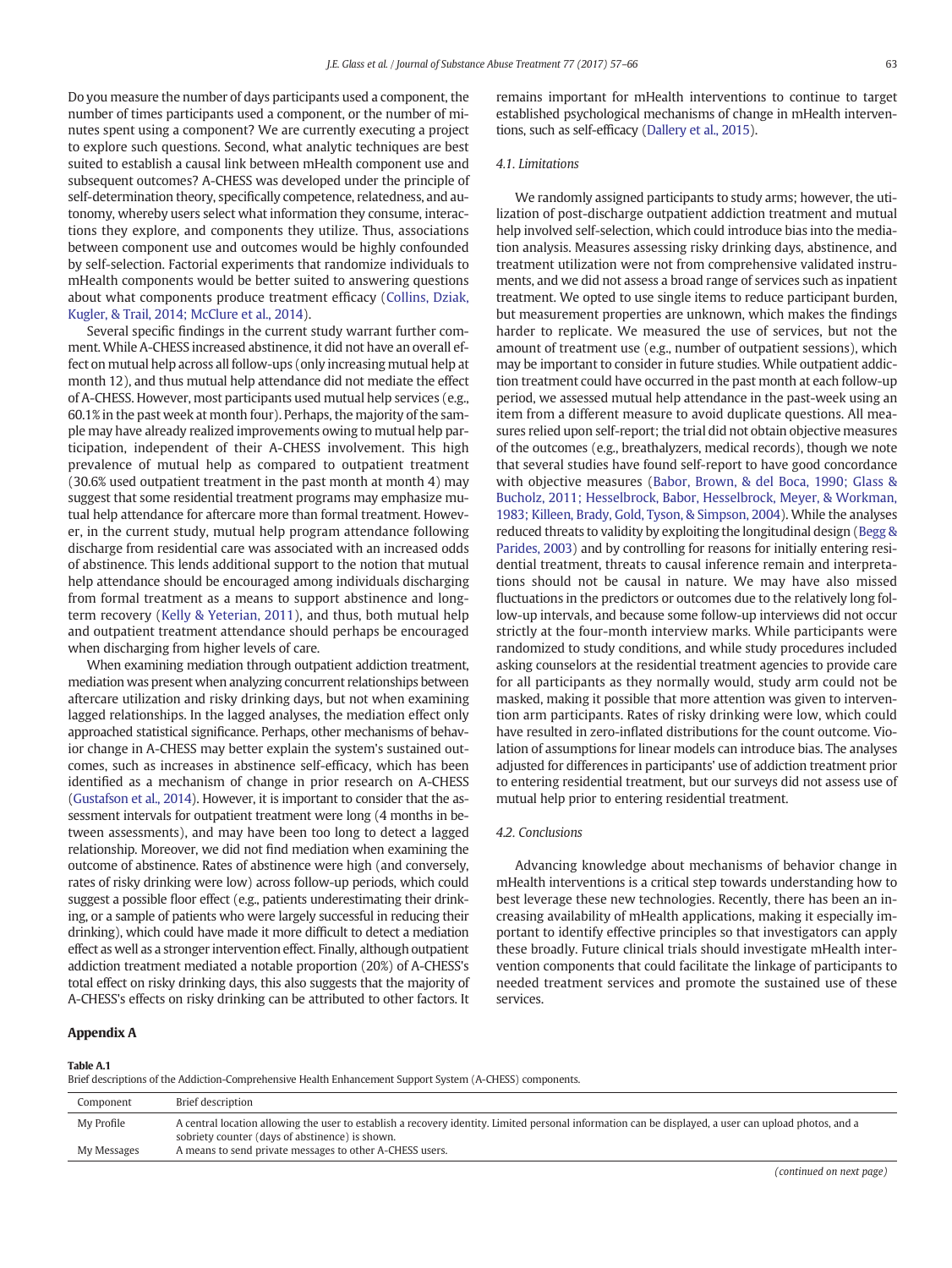# <span id="page-7-0"></span>Table A.1 (continued)

| Component              | Brief description                                                                                                                                                                                                                                                                              |
|------------------------|------------------------------------------------------------------------------------------------------------------------------------------------------------------------------------------------------------------------------------------------------------------------------------------------|
| Team Feed              | A chronological list of what's been going on with other members of the Support Team. Items in the list include new pictures that have been posted and<br>new discussion group topics.                                                                                                          |
| Support Team           | Support Team allows users to look over the profiles of other A-CHESS users recruited from the same residential treatment organization. They can look at<br>pictures, share information about interests, and links are provided to send private messages to each other.                         |
| <b>Discussions</b>     | Users can exchange emotional support and information with other patients via online bulletin-board support groups.                                                                                                                                                                             |
| Meetings               | Provides time, place, date and directions to meetings (e.g., Alcoholics Anonymous, Narcotics Anonymous) in the area.                                                                                                                                                                           |
| Panic Button           | Provides in-the-moment support to help prevent a relapse. When pressed, alerts are issued to key self-identified people that help is needed, the user is<br>presented with their own personal motivations for not drinking, and specific tools are presented to help the user deal with urges. |
| Ask An Expert          | Users can pose questions and receive personal responses from experts in addiction.                                                                                                                                                                                                             |
| Events                 | A source to learn about healthy substance-free events taking place nearby.                                                                                                                                                                                                                     |
| Recovery Info          | Provides access to knowledge about addiction and recovery through resources such as recovery articles and links to external websites.                                                                                                                                                          |
| <b>News</b>            | Provides brief summaries of recent news articles and research about addiction and provides a link to the actual article.                                                                                                                                                                       |
| Our Stories            | Audio, video or text accounts of individual and family members in recovery.                                                                                                                                                                                                                    |
| Recovery Podcasts      | Provides access to podcasts including Alcoholics Anonymous speaker recordings and addiction talk shows.                                                                                                                                                                                        |
| <b>Easing Distress</b> | A program with a designed based on cognitive-behavioral therapy to help people cope with harmful thoughts that can lead to relapse.                                                                                                                                                            |
| Weekly Check-Ins       | A brief survey to monitor negative affect, lifestyle balance, and substance use. Data is made available to counselors, who may be automatically notified if a<br>score reaches a pre-set threshold.                                                                                            |
| My Settings            | Allows for the customization of various A-CHESS components to facilitate autonomy in how users interact with the system.                                                                                                                                                                       |
| Daily Check-Ins        | A brief survey asking participants if they think they can make it through the day.                                                                                                                                                                                                             |
| Tutorials              | Tutorials provide online assistance on how to use A-CHESS.                                                                                                                                                                                                                                     |

# Appendix B

Fig. B.1The system of equations underlying the mediation models. [Preacher, Zyphur, and Zhang \(2010\)](#page-9-0) have named this approach the "unconflated multilevel model" implemented within a multilevel structural equation model framework. Note: RDD = risky drinking days, OP = post-discharge outpatient addiction treatment. An analogous approach was used for the outcome of abstinence and for the mediator of mutual help attendance.

$$
\log\{E(RDD_{ij})\} = b_{0i} + \beta_1 (OP_{ij} - \overline{OP}_i)
$$
  

$$
b_{0i} = \beta_0 + \gamma_1 \text{Study Arm}_{ij} + \gamma_2 \overline{OP}_i + \varepsilon i
$$
  

$$
\overline{OP}_i = \gamma_{10} + \gamma_{11} \text{Study Arm}_i + \delta_{1i}
$$

 $\gamma_1$  in this figure corresponds to path c' in [Fig. 1](#page-3-0).

 $\gamma_2$  in this figure corresponds to path  $b_1$  in [Fig. 1.](#page-3-0)

 $\gamma_{11}$  in this figure corresponds to path  $a_1$  in [Fig. 1.](#page-3-0)

# Appendix C

# Table C.1

Rates of post-discharge outpatient addiction treatment and mutual help within study arms. Supplemental data are provided showing rates of service receipt at months 8 and 12, stratified by the receipt of services at month 4.

|                                                  | Outpatient addiction treatment       |                                      |               | Mutual help              |               |               |
|--------------------------------------------------|--------------------------------------|--------------------------------------|---------------|--------------------------|---------------|---------------|
|                                                  | Month 4                              | Month 8                              | Month 12      | Month 4                  | Month 8       | Month 12      |
|                                                  |                                      | Sample size at each follow-up period |               |                          |               |               |
|                                                  | $\mathcal{X}(n)$ receiving treatment |                                      |               |                          |               |               |
| Among all participants                           | $n = 311$                            | $n = 297$                            | $n = 281$     | $n = 298$                | $n = 288$     | $n = 279$     |
| Overall                                          | 36.0% (112)                          | 23.9% (71)                           | 19.9% (56)    | 60.1% (179)              | 60.1% (173)   | 57.7% (161)   |
| A-CHESS arm $(n = 156)$                          | 40.4% (63)                           | 29.5% (43)                           | 25.7% (35)    | 63.2% (96)               | 63.6% (91)    | 64.7% (88)    |
| Control arm ( $n = 155$ )                        | 31.6% (49)                           | 18.5% (28)                           | 14.5% (21)    | 56.9% (83)               | 56.6% (82)    | 51.1% (73)    |
| Among those receiving the service at month 4     | $n = 112$                            | $n = 109$                            | $n = 103$     | $n = 179$                | $n = 162$     | $n = 160$     |
| Overall                                          |                                      | $42.2\%$ (46)                        | 28.2% (29)    | $\qquad \qquad =$        | 82.7% (134)   | 77.5% (124)   |
| A-CHESS arm                                      |                                      | 48.3% (29)                           | 34.5% (20)    | $\overline{\phantom{0}}$ | 86.4% (76)    | 82.6% (71)    |
| Control arm                                      |                                      | 34.7% (17)                           | $20\%$ (9)    | $\overline{\phantom{0}}$ | 78.4% (58)    | 71.5% (53)    |
| Among those not receiving the service at month 4 | $n = 199$                            | $n = 184$                            | $n = 176$     | $n = 119$                | $n = 112$     | $n = 107$     |
| Overall                                          |                                      | 13.0% (24)                           | 15.34% (27)   | $\qquad \qquad -$        | 25.9% (29)    | $26.2\%$ (28) |
| A-CHESS arm                                      |                                      | 16.3% (14)                           | $19.2\%$ (15) | $\qquad \qquad -$        | $21.6\%$ (11) | 28.3% (13)    |
| Control arm                                      |                                      | $10.2\%$ (10)                        | 12.2% (12)    |                          | 29.5% (18)    | 25.6% (15)    |

Proportions were calculated overall and within study arm among participants with complete data within each follow-up interview.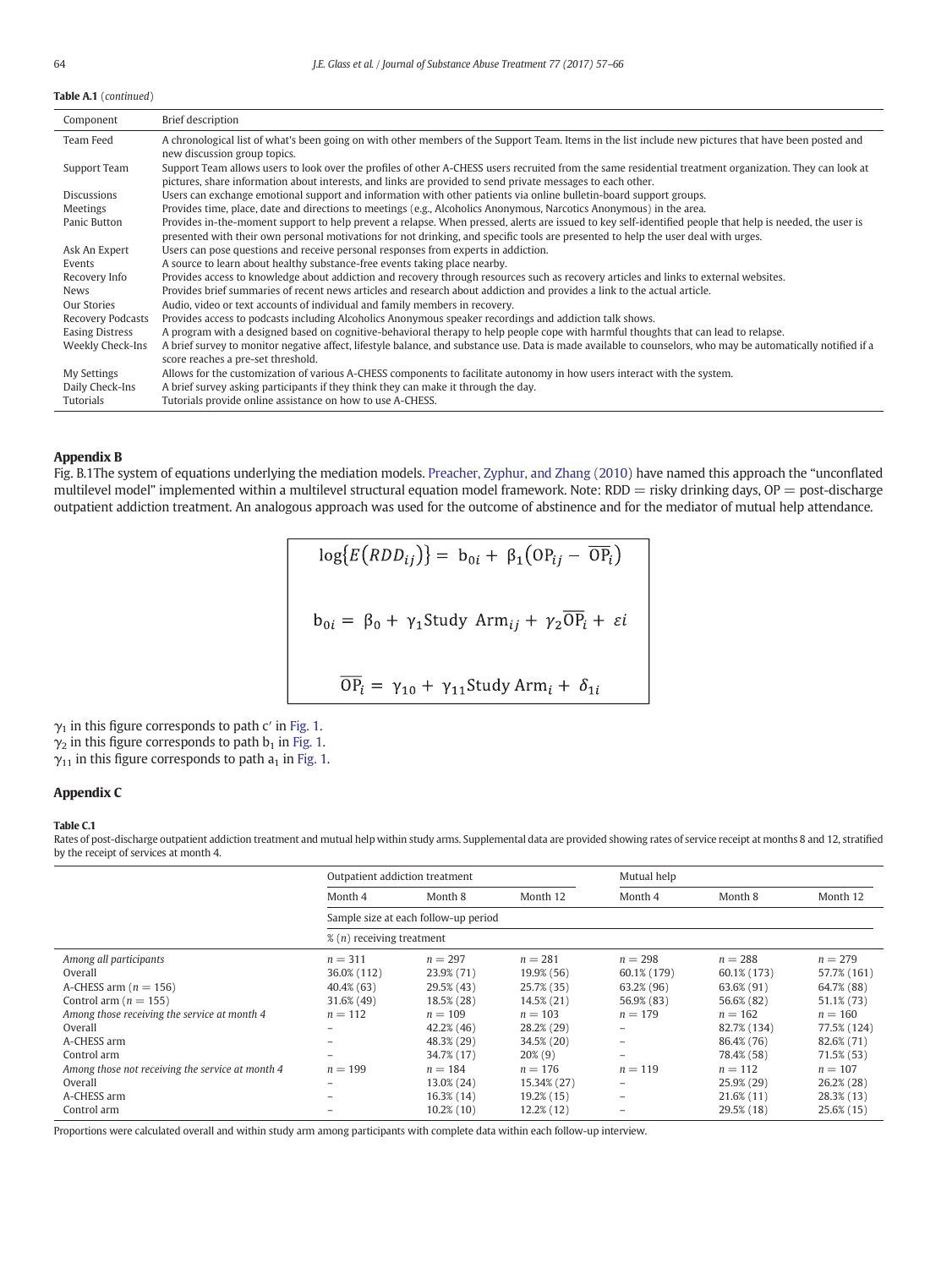# <span id="page-8-0"></span>Appendix D

#### Table D.1

Post-discharge outpatient addiction treatment and mutual help as mediators of the association between study arm and risky drinking days in the A-CHESS trial ( $n = 349$ ). This supplement includes within-person estimates, which were omitted from manuscript [Table 4](#page-5-0) for brevity.

|                                                                                                                                                                                                                                                  | Dependent variable                                             |       |                                          |                                                                                           |                                                                                                                                                       |                                                     |                                                     |                |
|--------------------------------------------------------------------------------------------------------------------------------------------------------------------------------------------------------------------------------------------------|----------------------------------------------------------------|-------|------------------------------------------|-------------------------------------------------------------------------------------------|-------------------------------------------------------------------------------------------------------------------------------------------------------|-----------------------------------------------------|-----------------------------------------------------|----------------|
|                                                                                                                                                                                                                                                  | Post-discharge<br>outpatient addiction<br>treatment (mediator) |       | Post-discharge mutual<br>help (mediator) |                                                                                           | Risky drinking days (outcome)                                                                                                                         |                                                     | Indirect effect                                     |                |
|                                                                                                                                                                                                                                                  | $b(95\% \, \text{CI})$                                         | p     | $b(95\% \text{ CI})$                     | $\boldsymbol{p}$                                                                          | $b(95\% \text{ CI})$                                                                                                                                  | p                                                   | $b(95\% \, \text{CI})$                              | р              |
| Independent variable                                                                                                                                                                                                                             | Concurrent associations - b (95% CI)                           |       |                                          |                                                                                           |                                                                                                                                                       |                                                     |                                                     |                |
| Between-person associations<br>A-CHESS (study arm)<br>Post-discharge outpatient addiction treatment<br>Post-discharge mutual help<br>Within-person associations<br>Post-discharge outpatient addiction treatment -<br>Post-discharge mutual help | $0.11(0.04 - 0.17)$<br>$\overline{\phantom{a}}$                | 0.002 | $0.07 (-0.01 - 0.15)$                    | 0.101<br>$\overline{\phantom{0}}$<br>$\overline{\phantom{m}}$<br>$\overline{\phantom{m}}$ | $-0.60$ ( $-1.04 - 0.17$ )<br>$-1.16(-1.85 - -0.41)$<br>$-1.43$ ( $-2.03 - -0.83$ )<br>$-1.16$ ( $-1.97$ - $-0.35$ )<br>$-1.48$ ( $-2.19$ - $-0.76$ ) | 0.007<br>0.002<br>$<$ 0.001<br>0.005<br>$< 0.001 -$ | $-0.12$ ( $-0.24 - 0.01$ )<br>$-0.01(-0.22 - 0.03)$ | 0.035<br>0.119 |
|                                                                                                                                                                                                                                                  | Lagged associations - $b$ (95% CI)                             |       |                                          |                                                                                           |                                                                                                                                                       |                                                     |                                                     |                |
| Between-person associations<br>A-CHESS (study arm)<br>Post-discharge outpatient addiction treatment<br>Post-discharge mutual help                                                                                                                | $0.10(0.02 - 0.18)$                                            | 0.018 | $0.08$ ( $-0.05 - 0.17$ )                | 0.064<br>-                                                                                | $-0.63$ ( $-1.17$ - $-0.09$ )<br>$-1.34$ ( $-2.22$ $-0.45$ )<br>$-1.49(-2.19 - -0.79)$                                                                | 0.021<br>0.003<br>$<$ 0.001                         | $-0.13(-0.27-0.01)$<br>$-0.12$ ( $-0.27-0.02$ )     | 0.071<br>0.094 |
| Within-person associations<br>Post-discharge outpatient addiction treatment -<br>Post-discharge mutual help                                                                                                                                      |                                                                |       |                                          |                                                                                           | $-1.34$ ( $-2.23$ - $-0.45$ )<br>$-0.70(-1.60 - 0.25)$                                                                                                | 0.003<br>0.154                                      |                                                     |                |

Coefficients are displayed from Mplus models computed with the maximum likelihood robust estimator. Linear regression coefficients are shown for post-discharge outpatient addiction treatment and mutual help (the dependent variable was the person-level mean of service use follow-up periods) and Poisson regression coefficients are displayed for risky drinking days. Bolded values are statistically significant (p < 0.05). Models controlled for treatment site, interview month, age, gender, race, presence of mental health problems, prior addiction treatment, and reasons for entering treatment. Race was dichotomized to White vs. Other (collapsing African American and other categories) due to empty bivariate cells. The multilevel structural equation model provided separate estimates for between-person estimates (i.e., person-level means of risky drinking days and addiction treatment or mutual help) and withinperson estimates (i.e., within-person observations of risky drinking days and group-mean centered addiction treatment or mutual help). Between-person estimates were used to calculate the indirect effects. Within-person estimates are shown for completeness.

# Appendix E

Post-discharge mutual help – – – – −0.70 (−1.60–−0.25) 0.154 – –

#### Table E.1

Post-discharge outpatient addiction treatment and mutual help as mediators of the association between study arm and past-month abstinence in the A-CHESS trial ( $n = 349$ ). This supplement includes within-person estimates, which were omitted from manuscript [Table 5](#page-5-0) for brevity.

|                                                                                                                                   | Dependent variable                                             |       |                                          |                                                               |                                                                   |                           |                                                                         |                |
|-----------------------------------------------------------------------------------------------------------------------------------|----------------------------------------------------------------|-------|------------------------------------------|---------------------------------------------------------------|-------------------------------------------------------------------|---------------------------|-------------------------------------------------------------------------|----------------|
|                                                                                                                                   | Post-discharge outpatient<br>addiction treatment<br>(Mediator) |       | Post-discharge mutual help<br>(Mediator) |                                                               | Abstinence (Outcome)                                              |                           | Indirect effect                                                         |                |
|                                                                                                                                   | $b(95\% \text{ CI})$                                           | p     | $b(95\% \text{ CI})$                     | p                                                             | $b(95\% \text{ CI})$                                              | p                         | $b(95\% \text{ CI})$                                                    | p              |
| Independent variable                                                                                                              | Concurrent associations - b (95% CI)                           |       |                                          |                                                               |                                                                   |                           |                                                                         |                |
| Between-person associations<br>A-CHESS (study arm)<br>Post-discharge outpatient addiction treatment<br>Post-discharge mutual help | $0.11(0.04 - 0.20)$                                            | 0.002 | $0.07 (-0.01 - 0.15)$                    | 0.101<br>$\overline{\phantom{m}}$<br>$\overline{\phantom{m}}$ | $0.64(0.20-1.26)$<br>$0.81 (-0.18 - 1.80)$<br>$1.93(1.02 - 2.85)$ | 0.043<br>0.108<br>< 0.001 | $\overline{\phantom{m}}$<br>$0.09(-0.04-0.21)$<br>$0.13 (-0.04 - 0.31)$ | 0.168<br>0.135 |
| Within-person associations<br>Post-discharge outpatient addiction treatment<br>Post-discharge mutual help                         | $\overline{\phantom{m}}$                                       |       |                                          | $\overline{\phantom{m}}$<br>$\overline{\phantom{m}}$          | $0.97(0.24 - 1.71)$<br>$1.52(0.74 - 2.31)$                        | 0.010<br>< 0.001          |                                                                         |                |
|                                                                                                                                   | Lagged associations - $b$ (95% CI)                             |       |                                          |                                                               |                                                                   |                           |                                                                         |                |
| Between-person associations<br>A-CHESS (study arm)<br>Post-discharge outpatient addiction treatment<br>Post-discharge mutual help | $0.10(0.02 - 0.18)$                                            | 0.018 | $0.08(-0.01-1.71)$                       | 0.064<br>$\overline{\phantom{m}}$<br>$\overline{\phantom{m}}$ | $0.85(0.09-1.60)$<br>$0.79(-0.34 - 1.92)$<br>$1.87(0.83 - 2.92)$  | 0.027<br>0.169<br>< 0.001 | $0.06$ ( $-0.05-1.69$ )<br>$0.16 (-0.04 - 0.35)$                        | 0.287<br>0.120 |
| Within-person associations<br>Post-discharge outpatient addiction treatment<br>Post-discharge mutual help                         | $\overline{\phantom{m}}$                                       |       |                                          | $\overline{\phantom{m}}$                                      | $0.58$ ( $0.38 - 1.54$ )<br>$0.95(0.10-1.80)$                     | 0.239<br>0.029            |                                                                         |                |

Coefficients are displayed from Mplus models computed with the maximum likelihood robust estimator. Linear regression coefficients are shown for post-discharge outpatient addiction treatment and mutual help (the dependent variable was the person-level mean of service use across follow-up periods) and probit regression coefficients are displayed for abstinence. Bolded values are statistically significant (p < 0.05). Models controlled for treatment site, interview month, age, gender, race, presence of mental health problems, prior addiction treatment, and reasons for entering treatment. Race was dichotomized to White vs. Other (collapsing African American and other categories) due to empty bivariate cells. The multilevel structural equation model provided separate estimates for between-person estimates (i.e., person-level means of abstinence and addiction treatment or mutual help) and within-person estimates (i.e., within-person observations of abstinence and group-mean centered addiction treatment or mutual help). Between-person estimates were used to calculate the indirect effects. Within-person estimates are shown for completeness.